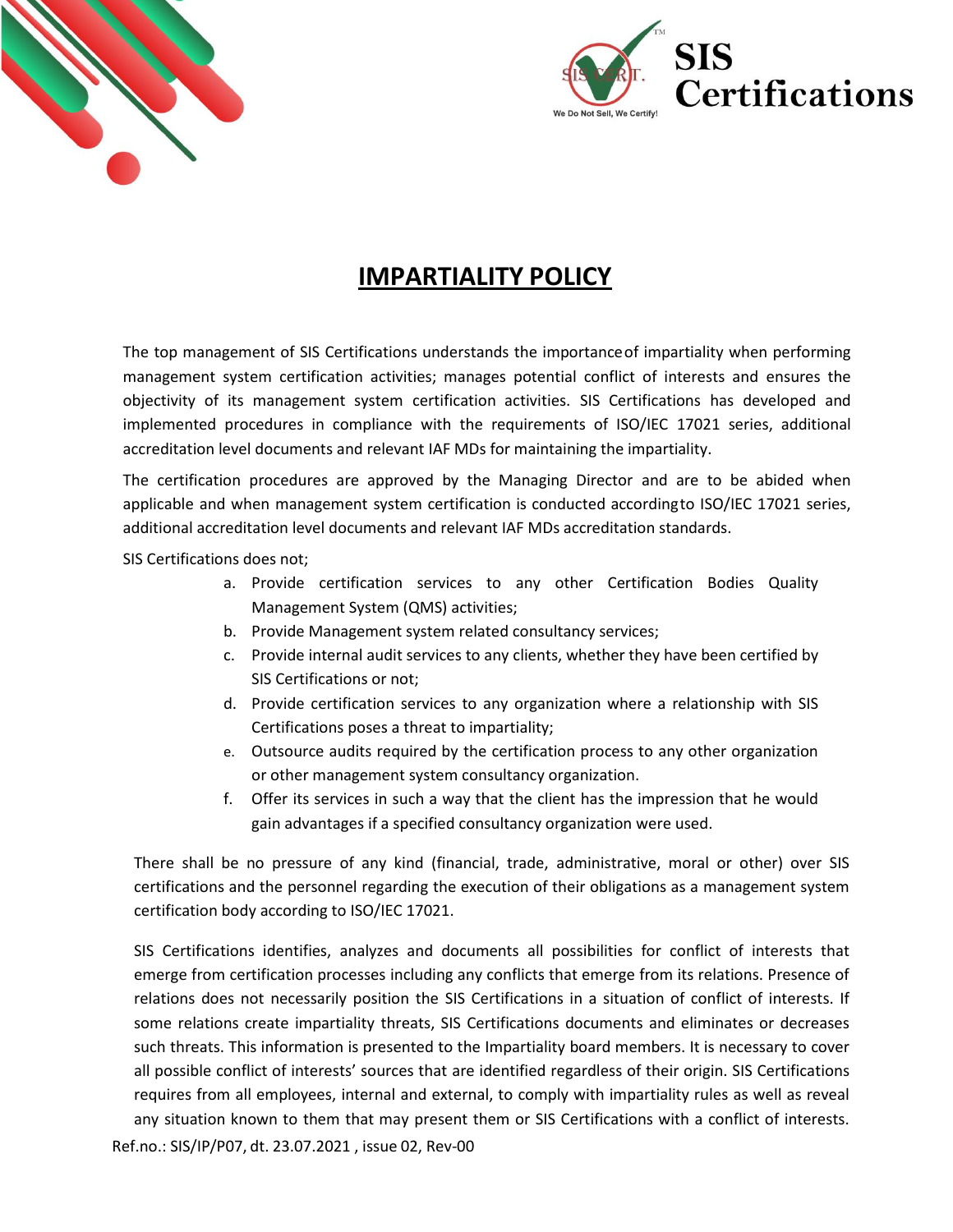

SIS Certifications shall use this information as input in identifying threats to impartiality raised by the activities of such personnel or by the organization that employ them. Such personnel, internal or external shall not be used unless they demonstrate that there is no conflict ofinterest. SIS Certifications shall not undertake any action that threatens the impartiality and/or are potential Conflict Of Interests.

When certain relations create unacceptable impartiality threat, then the certification shall not be conducted. SIS Certifications shall not certify another certification body for its activities related to management system certification.

SIS Certifications shall implement corrective actions against irrelevant claims of any consultancy organization declaring that the certification will be simpler, faster or cheaper if specific certification body is used due to the fact it is conflict of interests, Also SIS Certifications shall not state or imply that certification would be simpler, faster or cheaper if a specified consultancy organization wereused.

When Potential Impartiality Threat Arises. SIS Certifications Eliminates Itor Decreases It. This Process Is Also Controlled by The Advisory Board.

SIS Certifications shall not certify own group companies (if there aresuch companies) or organizations that. SIS Certifications is a part of or a member.

Personnel, who have provided consultancy (including internal audits) within two years to the organization seeking certification, are notallowed to take part in audit or other certification activities.

SIS Certifications shall not provide internal audits for its certified clients. SIS Certifications shall not certify a management system for which it has conducted internal audits within two years following the end of the internal audits.

SIS Certifications shall not provide certification services to a client when relations between the consultancy company and. SIS Certifications could lead to impartiality threat.

SIS Certifications Shall not outsource audits to a management systemconsultancy organization as this poses an unacceptable threat to the impartiality of the certification body. This does not apply to individuals contracted as auditors or technical experts.

SIS Certifications does not receive any financial support differentfrom the invested in it and the fees of its services.

SIS Certifications does not pay any commissions to consultants therefore there can be no pressure exercised on SIS Certifications by consultant.

SIS Certifications shall not allow any pressure from other certification bodies to influence the certification process in the organization. If other certification body declines to provide service forclient

Ref.no.: SIS/IP/P07, dt. 23.07.2021 , issue 02, Rev-00